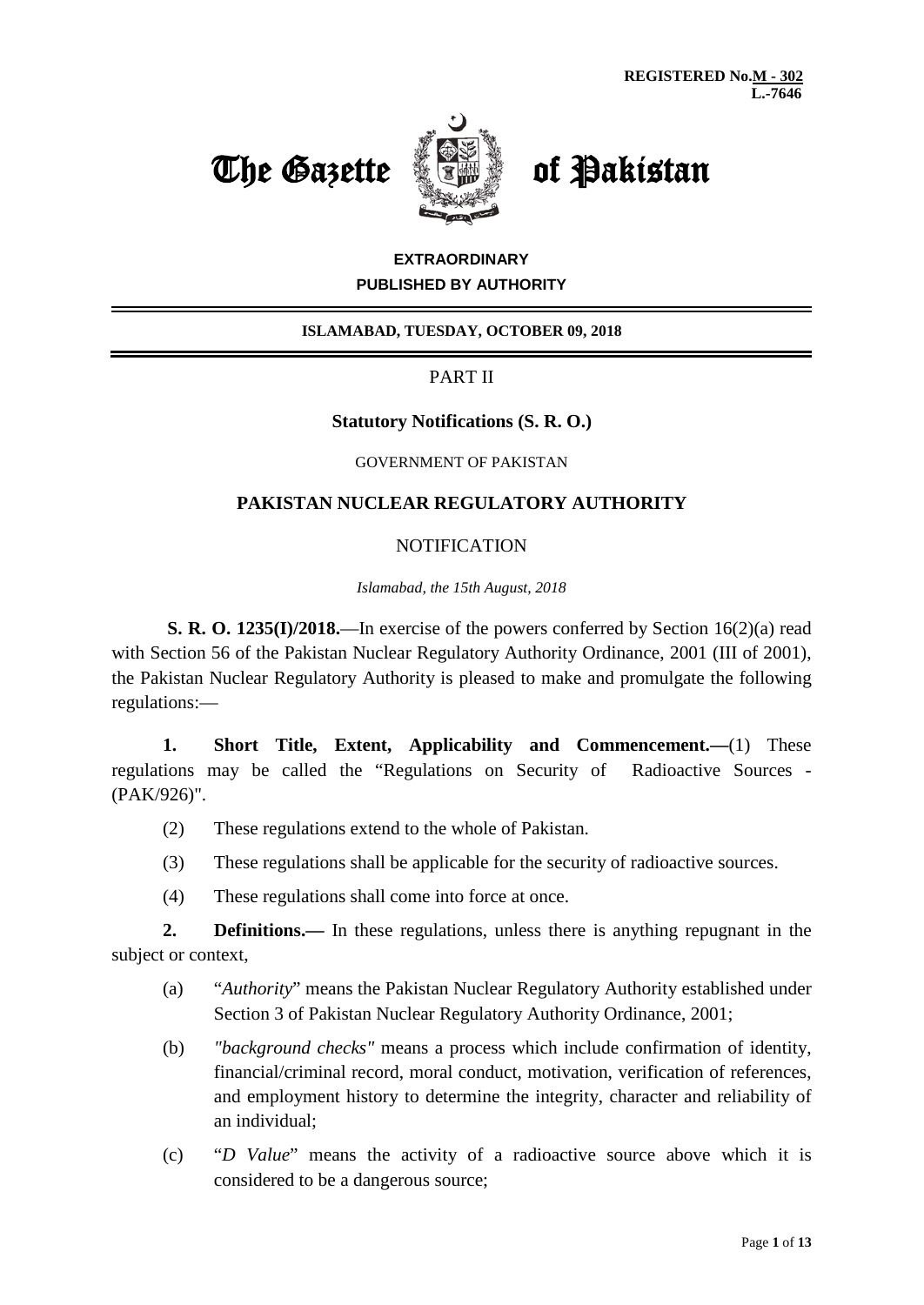- (d) *"delay"* means a function of security system, occurring between detection and response, designed to increase adversary's penetration time towards the radioactive source location(s);
- (e) "*detection*" means a function of security system that begins with sensing a potentially malicious or otherwise unauthorized act and that is completed with the assessment of the cause of the alarm;
- (f) "*licensee*" means the holder of a current license issued under Section 19 of the PNRA Ordinance, 2001;
- (g) "*operating personnel*" means individual workers engaged in the operation of a licensed radiation facility;
- (h) "*physical protection plan*" means a document prepared by the licensee and required to be reviewed by the Authority that presents a detailed description of the security arrangements in place at a facility;
- (i) "*radioactive source*" (also called as sealed radioactive source) means radioactive material that is permanently sealed in a capsule or closely bonded, in a solid form;
- (j) "*response personnel*" means persons, on-site or off-site, who are appropriately equipped and trained to counter an attempted unauthorized removal of radioactive source(s) or an act of sabotage;
- (k) "*sabotage*" means a deliberate act directed against a radioactive source in use, storage or transport that could directly or indirectly endanger the health and safety of personnel, the public or the environment by exposure to radiation or release of radioactive material;
- (l) "*secured area*" means designated area containing radioactive source to which access is limited to authorized personnel only and controlled for security purposes;
- (m) "*security*" means measures to prevent unauthorized access or damage to, and loss, theft or unauthorized transfer of, radioactive sources;
- (n) "*security culture*" means the assembly of characteristics, attitudes and behaviors of individuals, organization and institutions that serve as a means to support and enhance the security;
- (o) "*security elements*" means an organization/establishment having its role in the security of radiation facilities;
- (p) "*security event*" means an event that has potential or actual implications for security that must be addressed;
- (q) "*security level*" means protection level for security of radioactive sources, based on graded approach, for determination of security system specifications with respect to corresponding goal;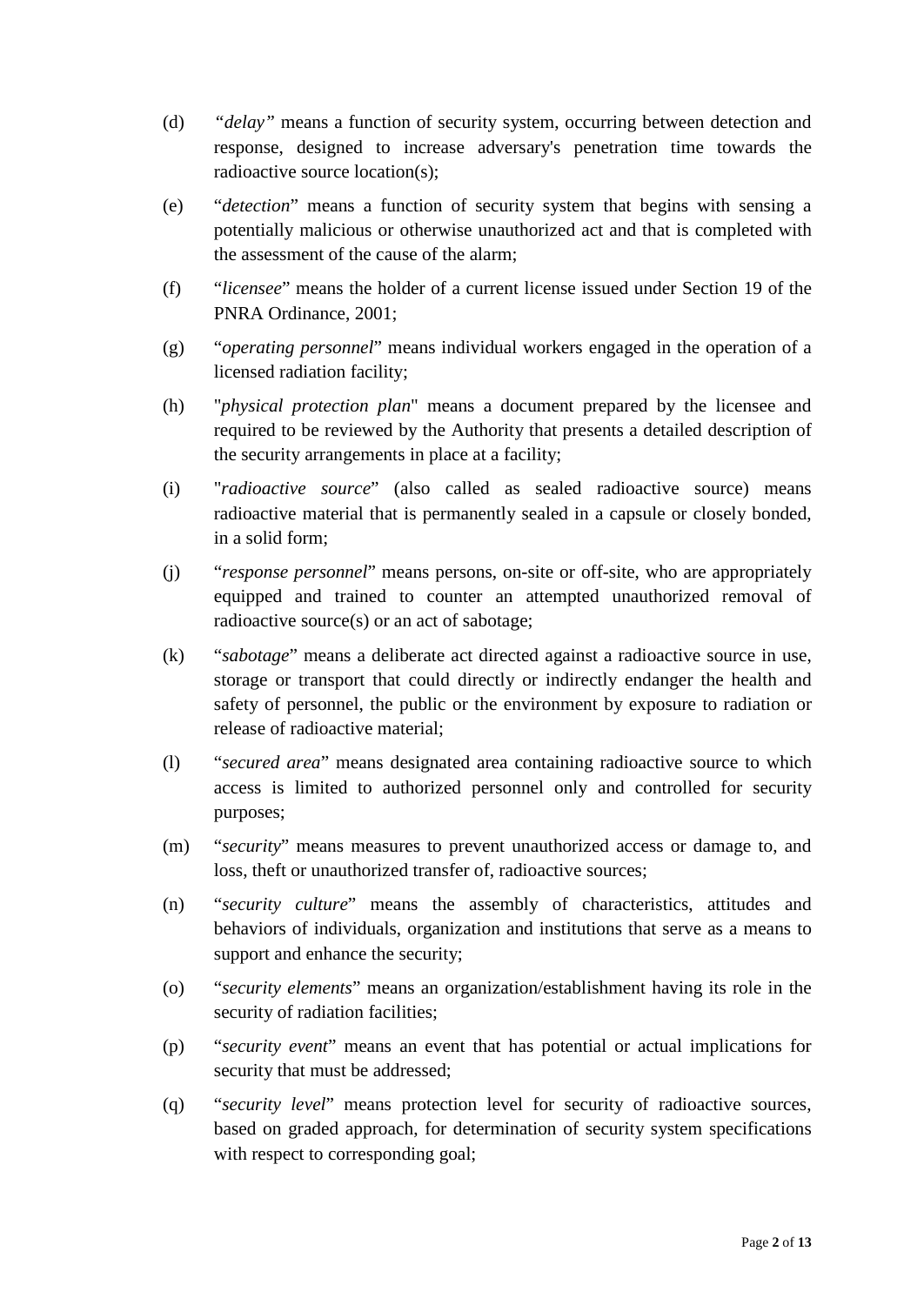- (r) "*security management*" means procedures, policies, records, plans and adequate resources (human and financial) for the security of radioactive sources;
- (s) "*security personnel*" means an authorized and security cleared person who is responsible for security relating to patrolling, monitoring, assessing or escorting any individuals or transport or controlling access and providing initial response;
- (t) "*security system*" means an integrated set of security measures;
- (u) "*sensitive information*" means information, in whatever form, including software, the unauthorized disclosure, modification, alteration, destruction, or denial of use of which could compromise security;
- (v) "*source location*" means a position of radioactive source inside the secured area;
- (w) "*storage*" means the holding of radioactive sources in a facility that provides for their containment with the intention of retrieval;
- (x) "*threat*" means an individual or group of individuals with intention and capability to commit a malicious act;
- (y) "*transport*" means carriage of radioactive sources by any means of transportation, beginning with the departure from a facility of the shipper and ending with the arrival at a facility of the receiver;
- (z) "*unauthorized removal*" means theft or other unlawful taking of radioactive sources; and
- (aa) "*unsealed radioactive source*" means a radioactive source that does not meet the definition of a sealed radioactive source.

**3. Scope.—**These regulations establish regulatory requirements for the security of radioactive sources during manufacture, use, storage and transport.

**4. Interpretation.—**The decision of the Chairman PNRA regarding interpretation of any word or phrase of these regulations shall be final and binding.

**5. Oversight Mechanism.—**The licensee shall conduct assessment/evaluation of the security system on periodic basis to ensure the effectiveness of the security system and reports of these assessments/evaluations shall be submitted to the Authority. Regulatory oversight may be conducted by the Authority through inspections and verifications in coordination with relevant national competent authorities.

**6. Categorization of Radioactive Sources and their Corresponding Security**  Level(s).—The licensee shall categorize the radioactive sources for which he is responsible and determine their corresponding security level, based on the criteria given in Schedule-I of these regulations.

# **GENERAL PROVISIONS**

**7. General Responsibilities.—**(1) The licensee shall have the prime responsibility for ensuring the security of radioactive sources, for which he is licensed, in compliance with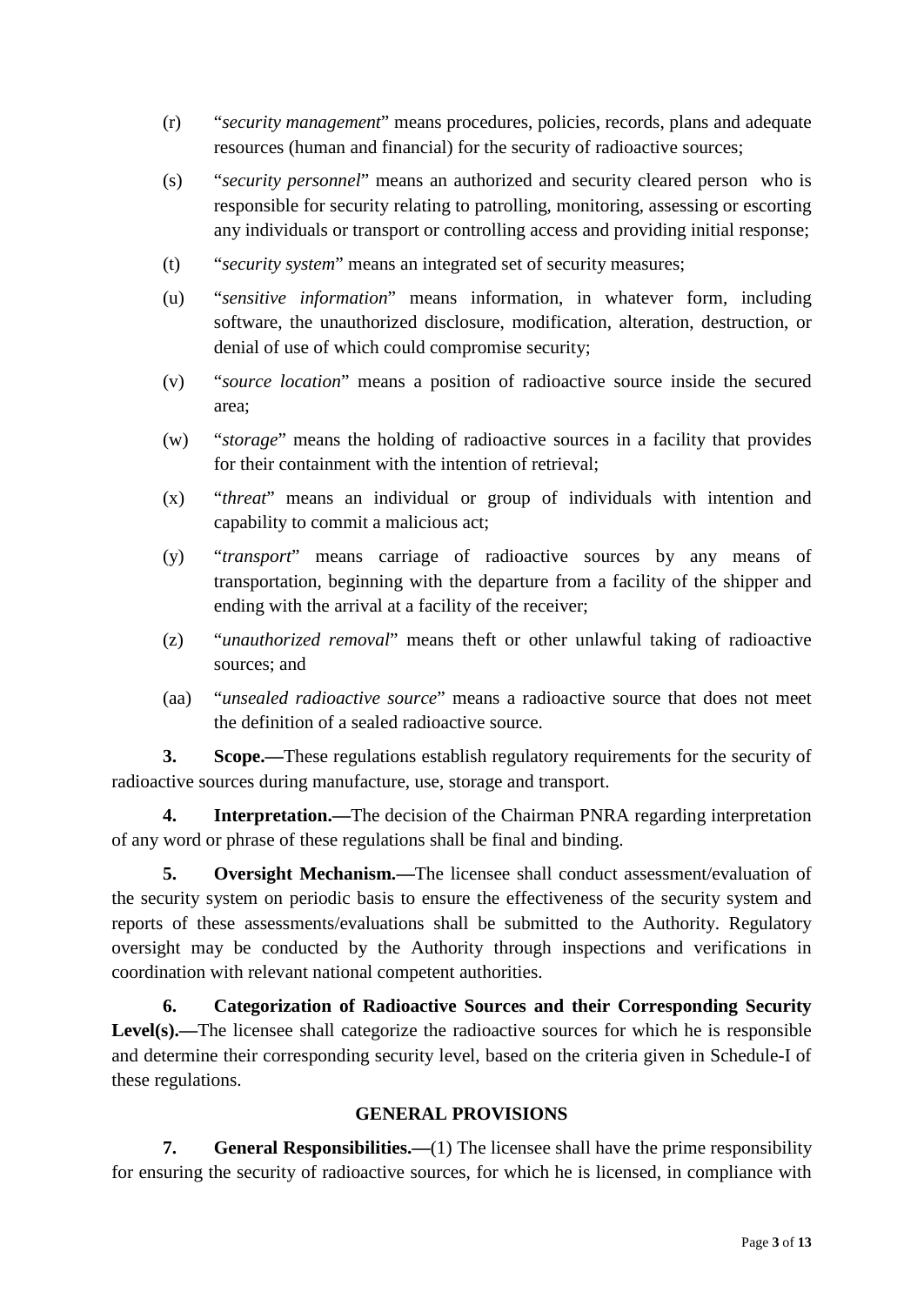the requirements of these regulations, conditions of the license, or any additional requirements imposed by the Authority from time to time.

(2) The licensee shall establish the safety and security interface to ensure that they do not adversely affect each other and that, to the degree possible, they are mutually supportive.

(3) The licensee shall ensure that only authorized personnel shall be permitted to fulfill required assignments and tasks.

(4) The licensee shall cooperate and coordinate with relevant organizations having their role in response to contingencies related to security of radioactive sources.

(5) The licensee shall ensure that the installed security systems and components are appropriate and fulfill their intended functions.

(6) The licensee shall ensure that a dynamic and effective security culture exists at all levels of management and relevant staff.

(7) The licensee shall ensure that the radioactive sources under their responsibility to be kept secure and not transferred unless the receiver possesses a valid license or authorization from the Authority.

(8) The licensee shall ensure identification, classification and protection of security sensitive information including physical protection plan and related records against unauthorized disclosure.

(9) The licensee shall conduct vulnerability assessment and implement additional security measures, if required.

**8. Inventory and Records.—**(1) The licensee shall develop, maintain and update the register of sealed radioactive sources for which he is responsible and submit the inventory to the Authority on quarterly basis for Category 1 and biannually for remaining categories of sources.

(2) The licensee shall establish, maintain and update records of receipt, transfer, transportation, disposal, physical verification etc. of radioactive sources.

(3) The licensee shall establish, maintain and update inventory of all the components of installed security system, where applicable.

**9. Maintenance and Testing.**—(1) The licensee shall ensure that security systems and components are maintained in operable condition. In case the security system(s) is taken out of service, the licensee shall provide equivalent level of compensatory measures till such time.

(2) The licensee shall develop and implement plans and procedures for maintenance and testing of security systems.

(3) The licensee shall establish and maintain all records related to maintenance and testing of installed security systems and components.

**10. Event Reporting.—**(1) Whenever an event involving the loss of control of,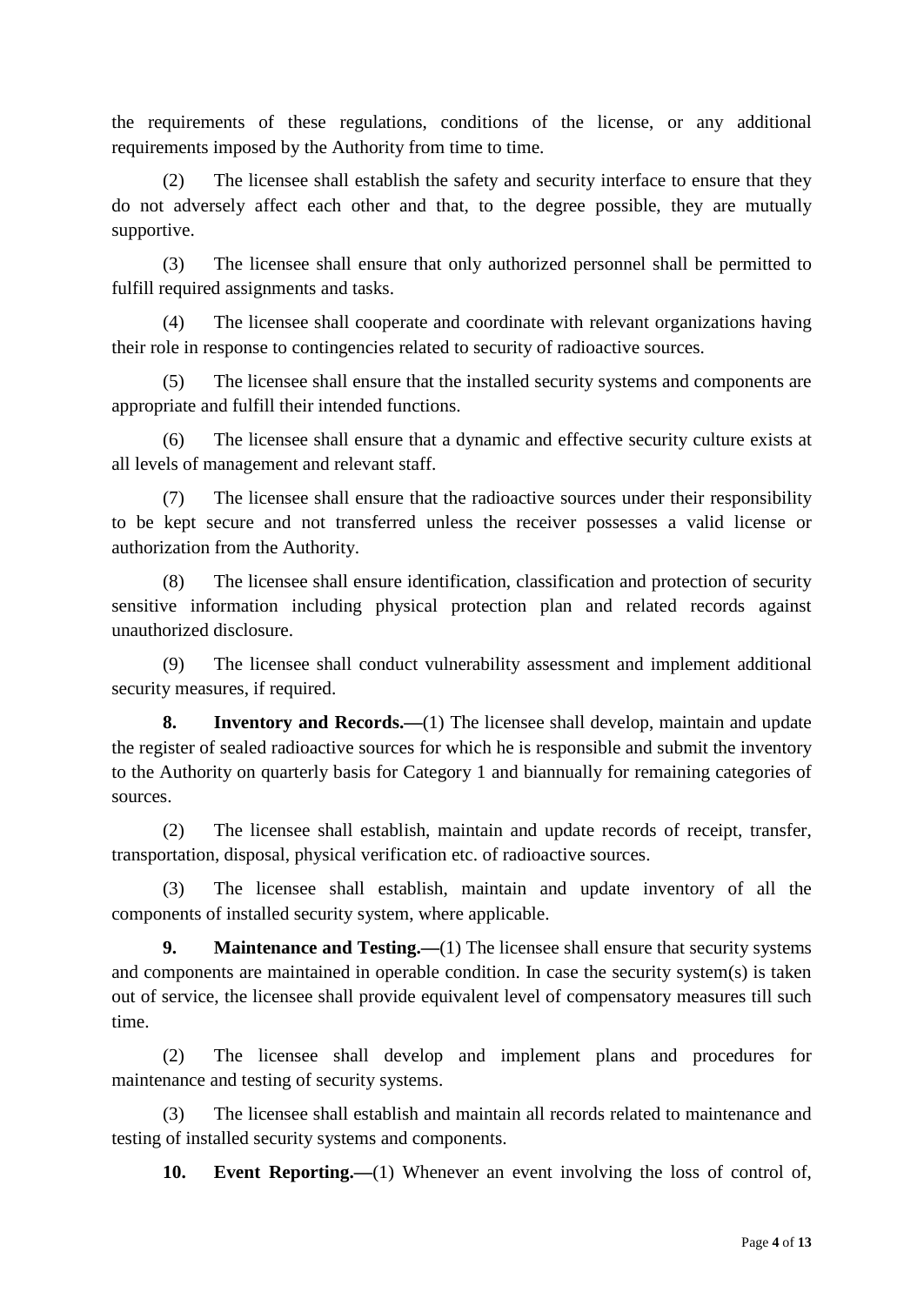damage to, unauthorized transfer/access to, actual or attempted theft or sabotage of a radioactive source has occurred, the licensees shall:

- (a) Take immediate remedial actions and inform local law enforcement agencies;
- (b) Within twenty four (24) hours, notify to the Authority;
- (c) Within seventy two (72) hours, submit a preliminary report to the Authority;
- (d) Within sixty (60) days, submit a detailed report to the Authority on the causes of the event, its circumstances and consequences, and on the corrective actions taken or to be taken.

(2) In case of any specific threat to the security of radioactive sources, the licensee shall immediately take measures as specified in Regulation - 17 of these regulations and inform the Authority.

# **SECURITY MEASURES FOR RADIOACTIVE SOURCES IN MANUFACTURE, USE AND STORAGE**

Explanation: The security measures prescribed in Regulations 11 to 14 of these regulations, against unauthorized removal of radioactive sources also minimize the likelihood of a successful act of sabotage.

**11. Security Measures for Radioactive Sources in Category 1 (Security Level A).—**In order to prevent the unauthorized removal of radioactive sources, the licensee shall ensure:

- (1) Detection;
- (a) Immediate detection of any unauthorized access to the secured area by the use of electronic intrusion detection system. In case, intrusion detection system is intentionally bypassed by the operating personnel, continuous surveillance shall be ensured;
- (b) Immediate detection of any attempted unauthorized removal of the sources, by the use of electronic tamper detection device;
- (c) Immediate assessment of detection by the use of CCTV or by operating and/or security personnel, as applicable;
- (d) Immediate communication to response personnel through rapid, dependable and diverse means of communication;
- (e) Presence of radioactive sources through physical verification by fortnightly check(s).
- (2) Delay;

Sufficient delay, for response personnel to interrupt the unauthorized removal, through a system of at least two layers of barriers.

(3) Response;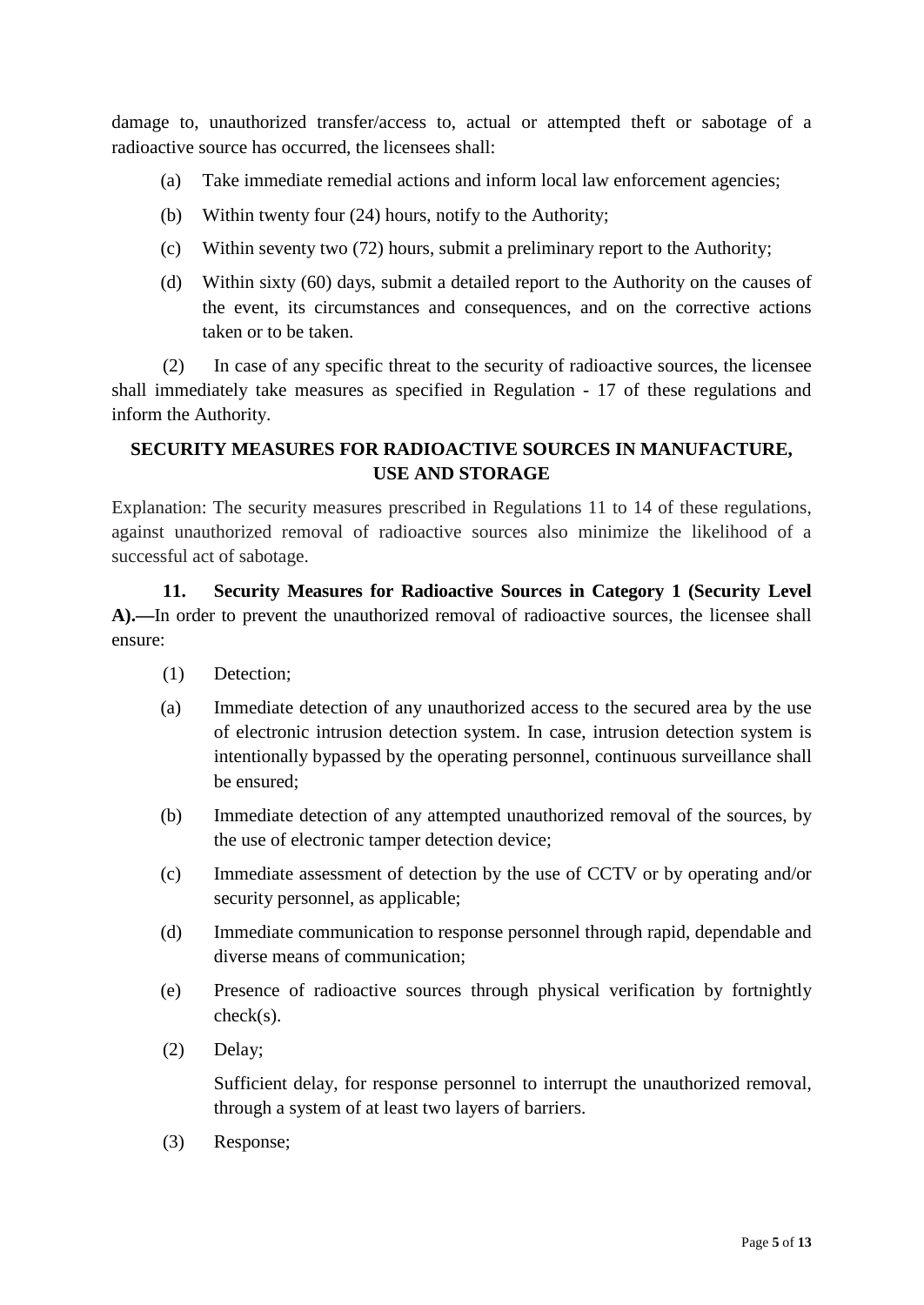Immediate response to the assessed alarm with sufficient resources and capabilities to interrupt and neutralize the adversary in accordance with the approved physical protection plan.

(4) Access Control;

Provision of access control to the radioactive source location through identification and verification that effectively restricts access to authorized persons only.

**12. Security Measures for Radioactive Sources in Category 2 (Security Level B).—**In order to minimize the likelihood of unauthorized removal of radioactive sources, the licensee shall ensure:

- (1) Detection;
- (a) Immediate detection of any unauthorized access to the secured area by the use of electronic intrusion detection system or by operating personnel. In case, intrusion detection system is intentionally bypassed by the operating personnel, continuous surveillance shall be ensured;
- (b) Detection of any attempted unauthorized removal of radioactive sources through tamper detection or periodic checks by operating and/or security personnel, as applicable;
- (c) Immediate assessment of detection of unauthorized access/attempted unauthorized removal by the use of CCTV or by operating and/or security personnel, as applicable;
- (d) Immediate communication to response personnel through rapid and reliable means of communication;
- (e) Presence of radioactive sources through physical verification by fortnightly check(s).
- (2) Delay;

Sufficient delay, for response personnel to interrupt the unauthorized removal, through a system of two layers of barriers.

(3) Response;

Initiation of immediate response action(s) to interrupt the adversary in accordance with the approved physical protection plan.

(4) Access Control;

Provision of access control to the radioactive source location through identification that effectively restricts access to authorized persons only.

**13. Security Measures for Radioactive Sources in Category 3 (Security Level C).—**In order to reduce the likelihood of unauthorized removal of radioactive sources, the licensee shall ensure: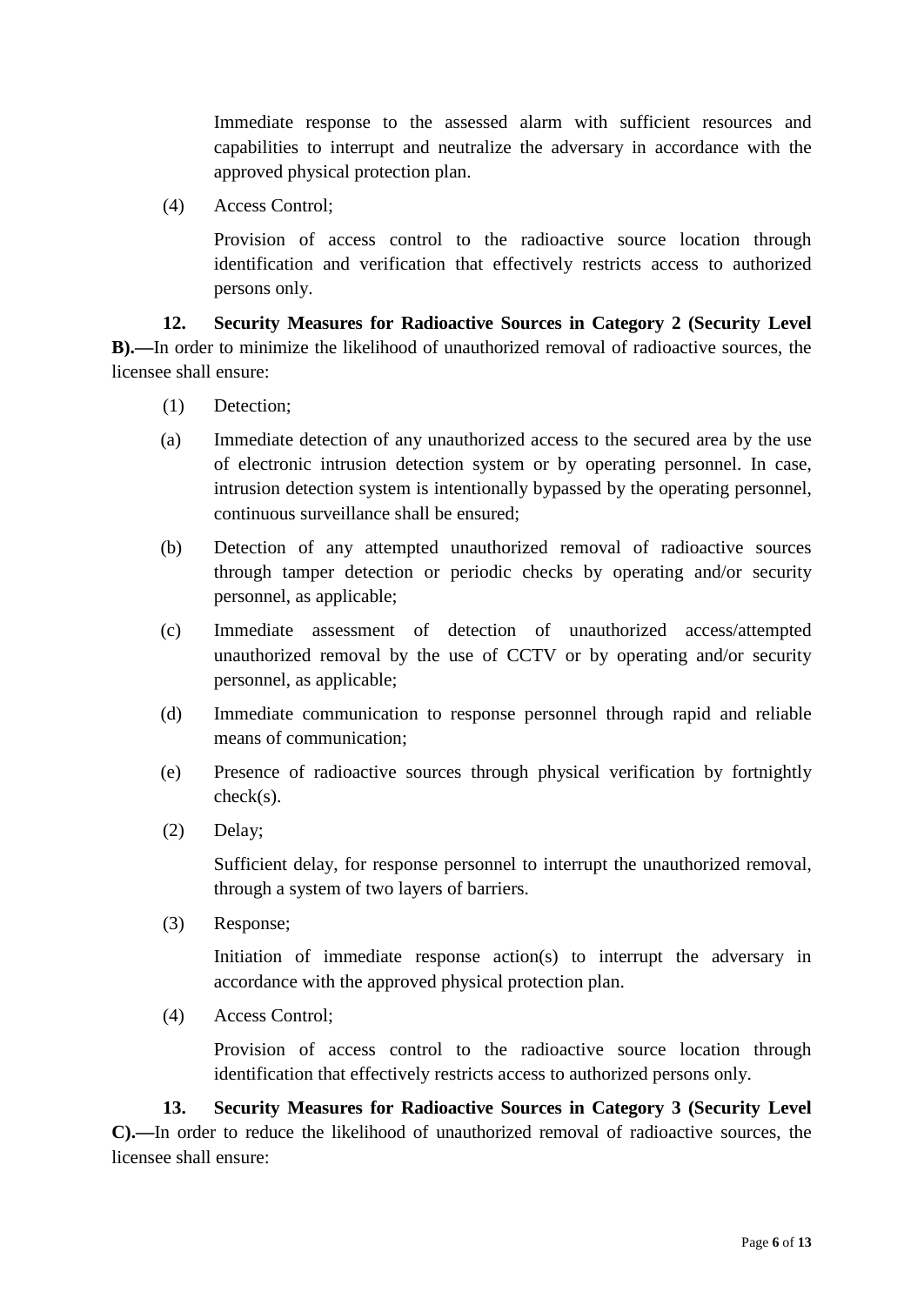- (1) Detection;
- (a) Detection of unauthorized removal of the sources through tamper detection device or daily check(s) by operating and/or security personnel, as applicable;
- (b) Immediate assessment of detection by operating and/or security personnel, as applicable;
- (c) Presence of radioactive sources through physical verification on monthly basis.
- (2) Delay;

Delay through single barrier or surveillance by security personnel.

(3) Response;

Implementation of appropriate response action(s) in accordance with the approved physical protection plan.

(4) Access Control;

Provision of access control to the radioactive source location through identification that effectively restricts access to authorized persons only.

**14. Security Measures for Radioactive Sources in Category 4 and 5 (Security**  Level D).—(1) The licensee shall ensure presence of radioactive sources through physical verification on quarterly basis.

- (2) The licensee shall ensure:
- (a) The confidentiality of security-sensitive information; and
- (b) The reliability of personnel having access to radioactive sources.

**15. Security Management for Radioactive Sources in Security Level A, B and C.—**The licensee shall:

(1) Ensure that the security related responsibilities and clear lines of authority of each individual are clearly identified and each individual is suitably trained and qualified.

(2) Develop and implement procedure for access of authorized persons to radioactive source location and sensitive information.

(3) Ensure trustworthiness and reliability, through background checks, of all personnel authorized for unescorted access to the source location and sensitive information.

(4) Ensure that necessary cyber security measures are taken and information concerning the security and movement of sources is protected and handled securely and disseminated on a 'need to know' basis.

(5) Submit a physical protection plan for radioactive sources to the Authority for its approval, prepared in consultation with the concerned security elements, in accordance with the format and content specified by the Authority. The physical protection plan shall be tested and evaluated at intervals as agreed by the Authority and shall be reviewed and revised, if needed. Any change(s) in the physical protection plan shall be submitted for prior approval to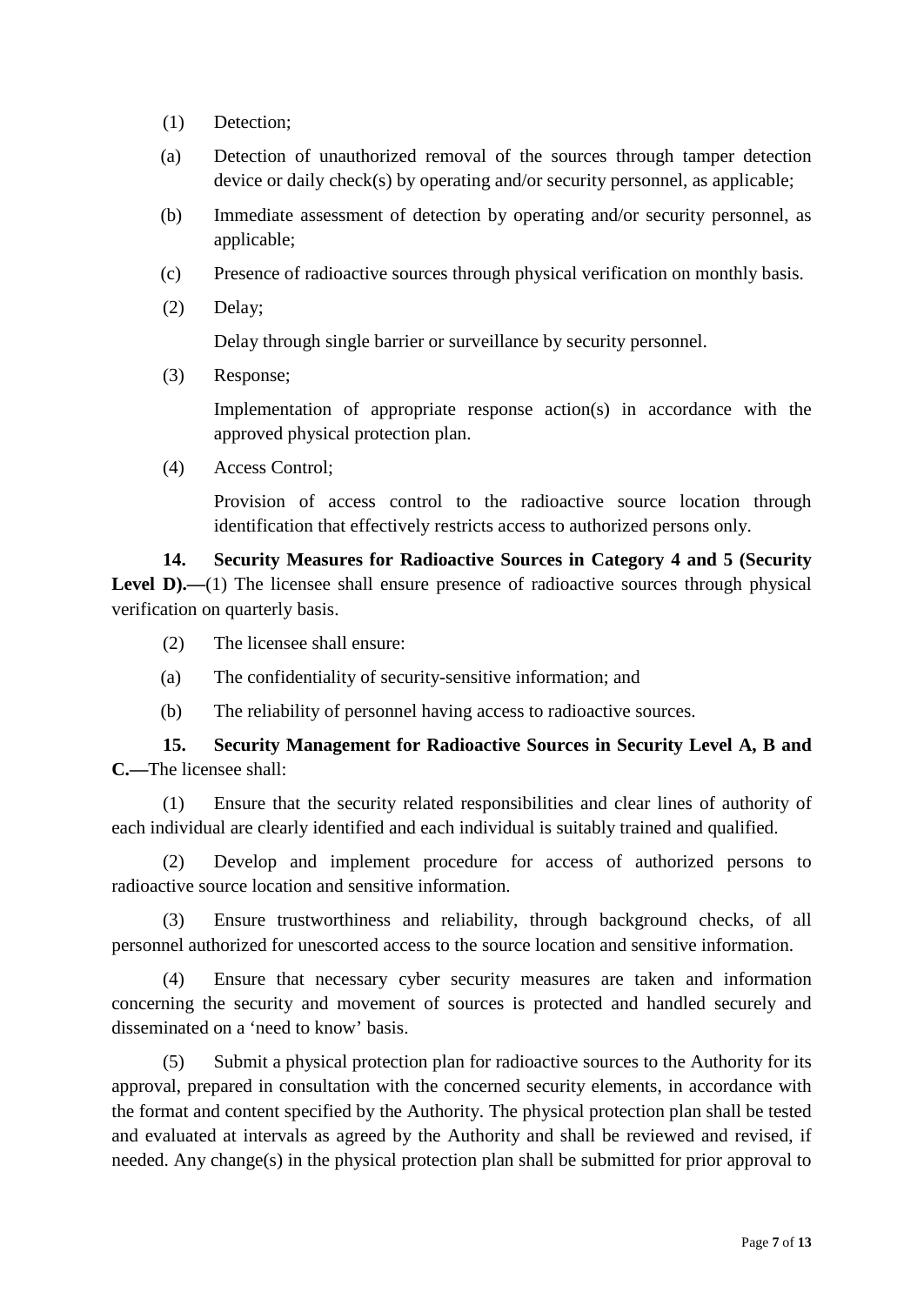the Authority.

(6) Identify, prepare and maintain necessary procedures for implementation of the physical protection plan.

**16. Additional Security Measures for Mobile and Portable Radioactive Sources when Used in the Field.—**The licensee shall ensure:

(1) Immediate detection, effective delay and timely response, in case of unauthorized access to or removal of the radioactive sources, by operating and/or security personnel.

(2) Availability of two persons, each equipped with an independent communication device, to communicate with the response personnel.

(3) Presence of radioactive sources through physical check(s) after every use in the field.

**17. Measures against Increased Security Threat.—**(1) If there is an increased security threat targeting a radioactive source, as notified by the Authority or through reliable resources, the licensee shall take following additional security measures:

(a) Returning the radioactive source to its secured storage location if it is in use;

- (b) Ensure 24-hour surveillance through guard(s); and
- (c) Review physical protection plan and corresponding procedures to ensure security system's credibility.

(2) Additional security measures shall be continued until such time, the licensee determines, that the specific threat no longer exists.

# **SECURITY MEASURES DURING TRANSPORT OF RADIOACTIVE SOURCES**

**18. General Requirements for Radioactive Sources in Category 1, 2 and 3 (Security Level A, B and C).—**(1) The licensee shall ensure that the responsibilities of all persons involved in the transport of radioactive sources are clearly defined.

(2) The licensee shall provide information to the Authority prior to the transportation of radioactive sources.

(3) The licensee shall ensure the integrity of the lock and seal during transportation.

(4) The licensee shall designate a contact person, traveling with the vehicle carrying radioactive sources, equipped with diverse communication means.

(5) In case of any adverse conditions during transportation, the licensee shall restrict movement of the vehicle carrying radioactive sources and inform the Authority and law enforcement agencies accordingly.

(6) The licensee shall ensure that the vehicle carrying radioactive sources is never left unattended during transport.

(7) The licensee shall ensure that security related procedures are available and necessary instructions are communicated to the relevant personnel involved in the transport.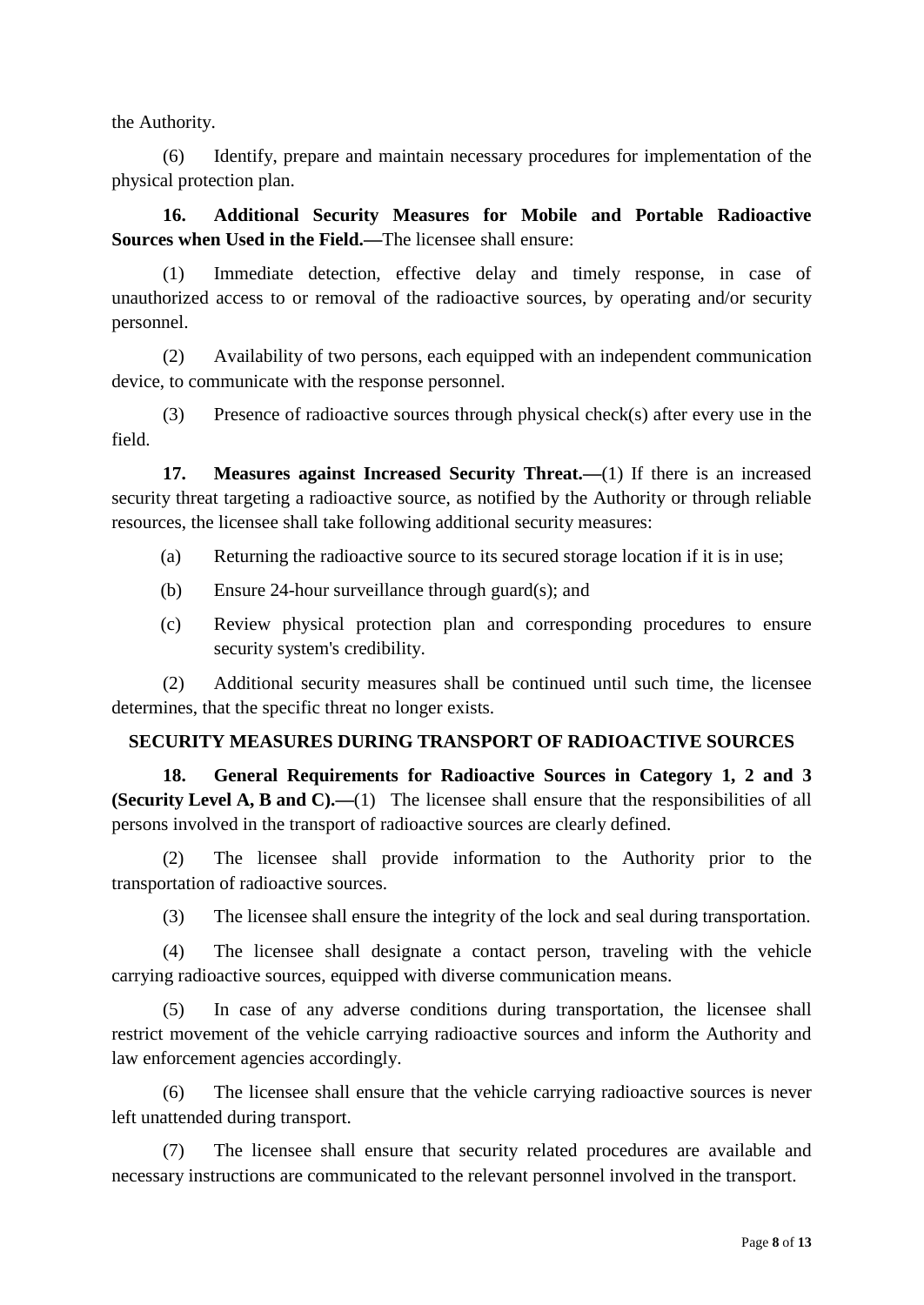(8) The licensee shall protect information related to transport of radioactive sources and shall disseminate such information only on a 'need to know' basis.

**19. Additional Requirements for Radioactive Sources in Category 2 (Security level-B).—**In addition to the requirements in Regulation - 18 of these regulations, the following requirements apply to the transportation of radioactive sources in Category 2:

(1) The licensee shall submit physical protection plan for transport of radioactive sources to the Authority for its approval, prepared in consultation with concerned security elements, in accordance with the format and content as specified by the Authority.

(2) For frequently transported radioactive sources, the licensee shall submit the physical protection plan for transport of radioactive sources once and shall provide route information to the Authority prior to each transportation of radioactive source.

(3) The licensee shall establish credible liaison with the law enforcement agencies, in coordination with the security elements, during transportation.

**20. Additional Requirements for Radioactive Sources in Category 1 (Security level-A).—**In addition to the requirements in Regulation 18 & 19 of these regulations, the following requirements apply to the transportation of radioactive sources in Category 1:

(1) The licensee shall prepare physical protection plan for transport for each transportation of radioactive source, in consultation with concerned security elements, in accordance with the format and content as specified by the Authority and submit to the Authority for approval. The physical protection plan for transport shall be tested and evaluated before transportation of radioactive sources and shall be reviewed and revised, if needed. Any change(s) in the physical protection plan for transport shall be submitted to the Authority for prior approval.

(2) The licensee shall ensure that the vehicle carrying radioactive sources is escorted by security personnel.

(3) The licensee shall ensure tracking of the vehicle carrying radioactive sources to confirm its location.

(4) The licensee shall ensure that all persons engaged in the transportation of radioactive sources are trustworthy.

**21. Requirements for Radioactive Sources in Category 4 and 5 (Security Level D).**—(1) The licensee shall ensure that the radioactive sources are secured during transport.

(2) The licensee shall ensure that radioactive sources are handled only by the authorized persons during transport.

**22. Non Compliance.—**All the cases of non compliance(s) with any of the requirements of these regulations shall be dealt under the provisions of Pakistan Nuclear Regulatory Authority Enforcement Regulations - (PAK/950).

**23. Repeal.—** Regulation No. 20 of Regulations on Radiation Protection (PAK/904) issued vide S.R.O. 837(I)/2004 dated 05 October, 2004 is hereby repealed.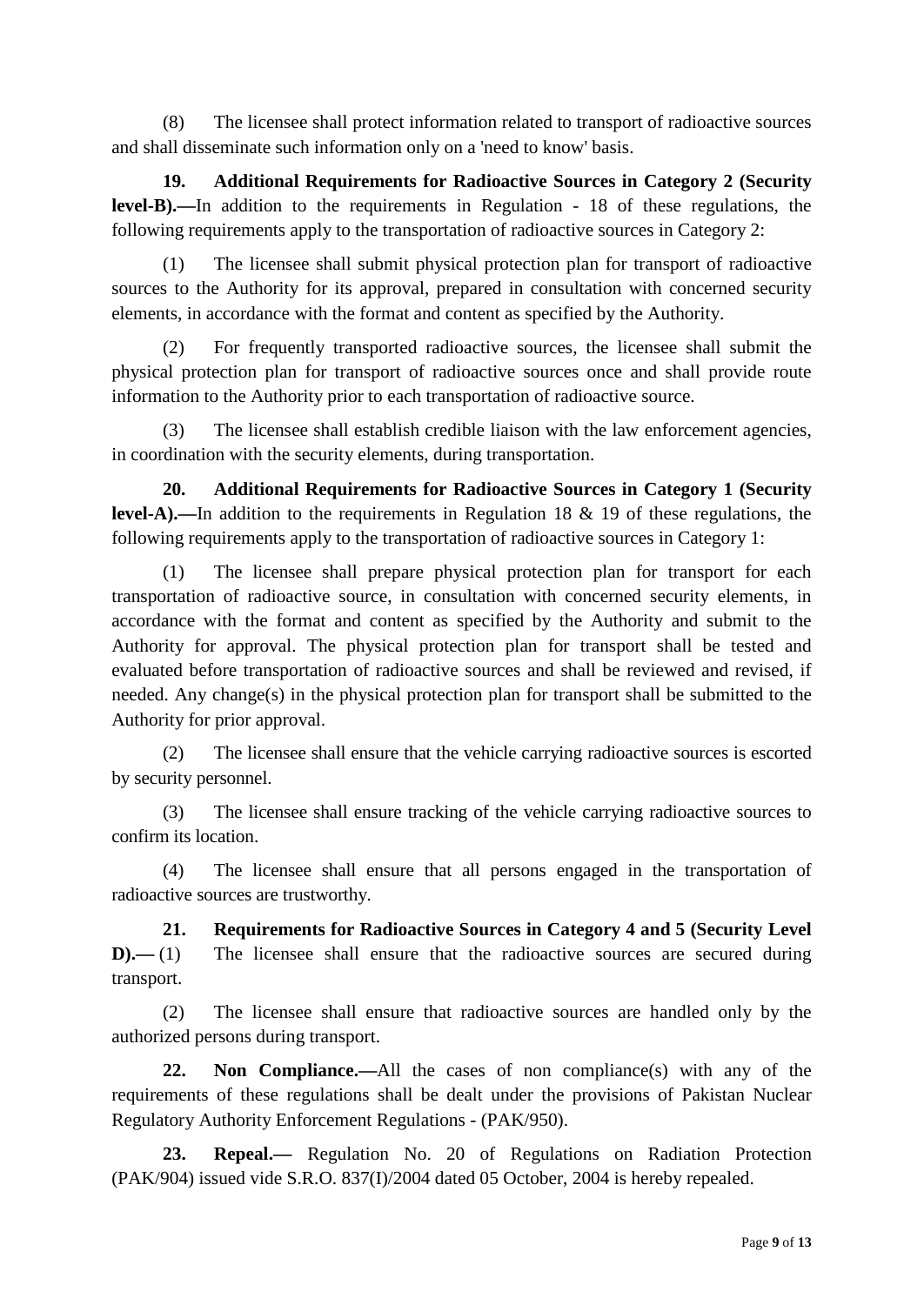### **CRITERIA FOR CATEGORIZATION OF RADIOACTIVE SOURCES**

| Category       | Practices <sup>(a)</sup>                                                                                                                                                              | $A/D^{(b)(c)}$                   | <b>Security</b><br><b>Level</b> |
|----------------|---------------------------------------------------------------------------------------------------------------------------------------------------------------------------------------|----------------------------------|---------------------------------|
|                | Irradiators, Teletherapy                                                                                                                                                              | $A/D \ge 1000$                   | A                               |
| $\overline{2}$ | Industrial radiography, High/medium dose rate<br>Brachytherapy                                                                                                                        | $1000 > A/D \ge 10$              | B                               |
| 3              | Fixed industrial gauges that incorporate high activity<br>sources, Well logging gauges                                                                                                | $10>A/D \ge 1$                   |                                 |
| $\overline{4}$ | Low dose rate (LDR) Brachytherapy, Industrial<br>gauges that incorporate low activity sources, Bone<br>densitometers, Static eliminators                                              | $1 > A/D \ge 0.01$               |                                 |
| 5              | LDR Brachytherapy eye plaques and permanent<br>implant sources, X-ray fluorescence devices<br>containing sources, Electron capture devices,<br>Mossbauer spectrometry, check sources. | $0.01 > A/D$ and A $>$<br>exempt |                                 |

(i) For sealed radioactive sources:

*(a) Overriding priority for the categorization of radioactive sources shall be given to their use in a certain practice.* 

*(b) In case of radioactive source is not listed in column 2 of the above table, then A/D ratio shall be used for their categorization. Where A = Activity of a radionuclide and D = D value for radionuclide n. (A list of D values of various radionuclides is specified in Table-1).* 

- *(c) Furthermore, for the radioactive sources during manufacture and storage, their A/D value shall only be considered for categorization.*
	- (ii) For unsealed radioactive sources:

The unsealed radioactive sources shall be categorized based on their A/D ratio.

(iii) In case, same type of radioactive sources are placed together, the summed activity of the radionuclide shall be divided by their corresponding D value.

$$
Aggregate \frac{A}{D} = \frac{\sum A_n}{D}
$$

where:

 $A =$  Activity of a source n of same radionuclide

 $D = D$  value of radionuclide n

(iv) In case, various type of radioactive sources are placed together, the sum of the ratios A/D shall be used in determining the category, in accordance with the formula:

$$
Aggregate \frac{A}{D} = \sum_{n} \frac{\sum_{i} A_{i,n}}{Dn}
$$

where:

 $A_{i,n}$  = Activity of each individual source *i* of radionuclide *n*  $Dn = D$  value of radionuclide *n*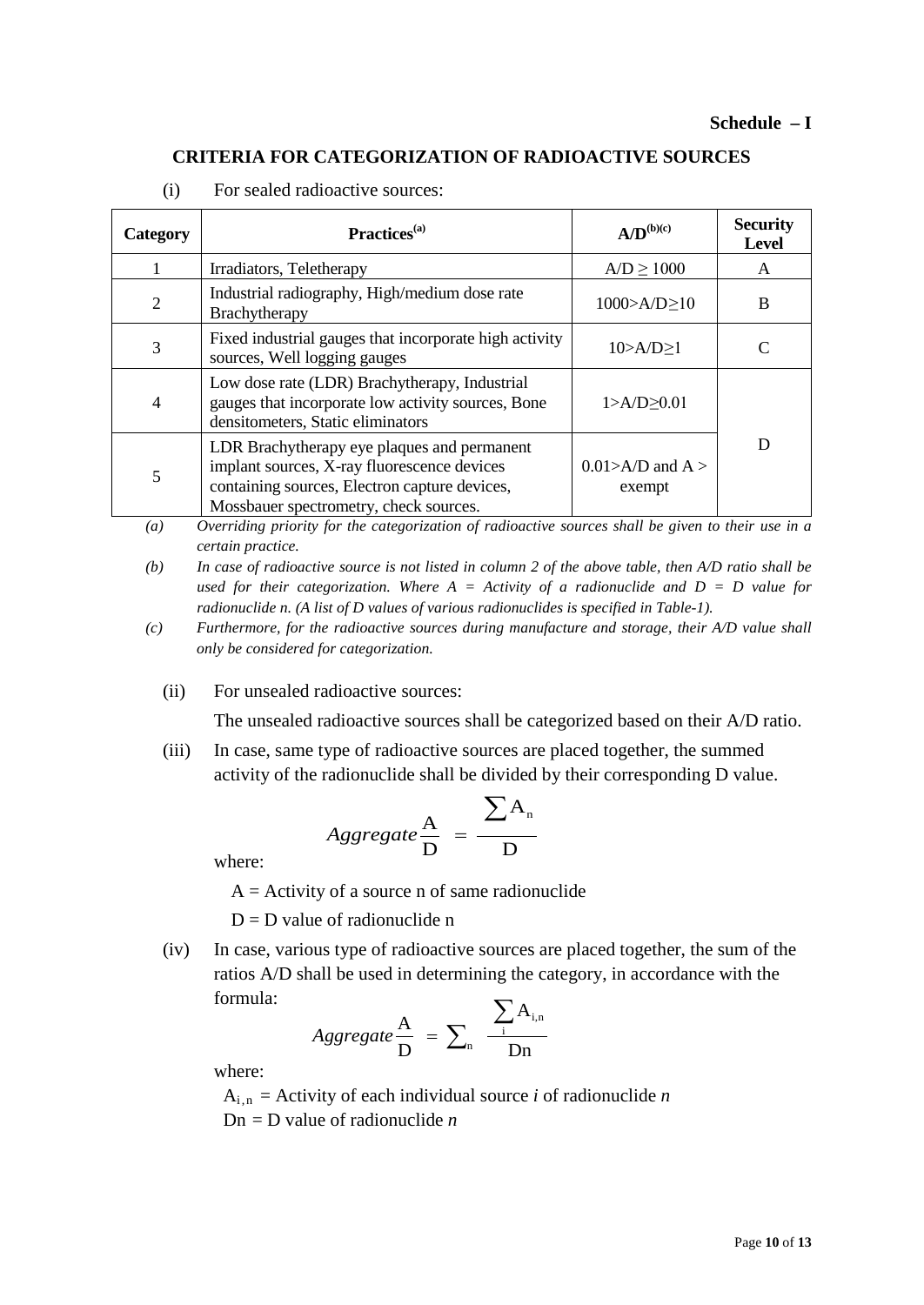# **TABLE - 1**

# **RADIONUCLIDES AND THEIR D VALUES**

| Radionuclide    | <b>Symbol</b> | <b>D</b> Value<br>(TBq) | <b>Radionuclide</b>        | <b>Symbol</b> | <b>D</b> Value<br>(TBq) |
|-----------------|---------------|-------------------------|----------------------------|---------------|-------------------------|
| Americium 241   | Am 241        | 0.06                    | Americium<br>241/Beryllium | $Am-241/Be$   | 0.06                    |
| Americium 243   | Am 243        | 0.2                     | Antimony 124               | $Sb-124$      | 0.04                    |
| Antimony 125    | $Sb-125$      | 0.2                     | Argon 41                   | $Ar-41$       | 0.05                    |
| Arsenic 76      | As- $76$      | 0.2                     | Astatine 211               | $At-211$      | 0.5                     |
| Barium 133      | Ba-133        | 0.2                     | Barium 137m                | Ba-137m       | 10                      |
| Beryllium 7     | $Be-7$        | 1                       | Bismuth 210                | <b>Bi-210</b> | 8                       |
| Bromine 76      | $Br-76$       | 0.03                    | Bromine 77                 | $Br-77$       | 0.2                     |
| Bromine 82      | $Br-82$       | 0.03                    | Cadmium 109                | Cd-109        | 20                      |
| Calcium 45      | $Ca-45$       | 100                     | Californium 252            | $Cf-252$      | 0.02                    |
| Carbon 11       | $C-11$        | 0.06                    | Carbon 14                  | $C-14$        | 50                      |
| Cerium 141      | Ce-141        | $\mathbf 1$             | Cerium 144                 | Ce-144        | 0.9                     |
| Cesium 134      | $Cs-134$      | 0.04                    | Cesium 137                 | $Cs-137$      | 0.1                     |
| Chlorine 36     | $Cl-36$       | 20                      | Chromium 51                | $Cr-51$       | $\overline{2}$          |
| Cobalt 55       | $Co-55$       | 0.03                    | Cobalt 56                  | $Co-56$       | 0.02                    |
| Cobalt 57       | $Co-57$       | 0.7                     | Cobalt 58                  | $Co-58$       | 0.07                    |
| Cobalt 60       | $Co-60$       | 0.03                    | Copper 61                  | $Cu-61$       | 10                      |
| Copper 64       | $Cu-64$       | 0.3                     | Copper 67                  | $Cu-67$       | 0.7                     |
| Curium 242      | $Cm-242$      | 0.04                    | Curium 243                 | $Cm-243$      | 0.2                     |
| Curium 244      | $Cm-244$      | 0.05                    | Erbium 171                 | Er-171        | 0.2                     |
| Europium 154    | Eu-154        | 0.06                    | Europium 152               | Eu-152        | 0.06                    |
| Fluorine        | $F-18$        | 0.06                    | Gadolinium 148             | Gd-148        | 0.4                     |
| Gadolinium 153  | Gd-153        | $\mathbf{1}$            | Gallium 67                 | Ga-67         | 0.5                     |
| Gallium 68      | $Ga-68$       | 0.07                    | Germanium 68               | Ge-68         | 0.07                    |
| <b>Gold 198</b> | Au-198        | 0.2                     | Holmium 66                 | Ho-166        | $\overline{2}$          |
| Indium 111      | $In-111$      | 0.2                     | Indium 113m                | $In-113m$     | 0.3                     |
| Iodine 120      | $I-120$       | 10                      | Iodine 123                 | $I-123$       | 0.5                     |
| Iodine 124      | $I-124$       | 0.06                    | Iodine 125                 | $I-125$       | 0.2                     |
| Iodine 131      | $I-131$       | 0.2                     | Iridium 192                | $Ir-192$      | 0.08                    |
| Iron 52         | $Fe-52$       | 0.02                    | Iron 55                    | $Fe-55$       | 800                     |
| Iron 59         | Fe-59         | 0.06                    | Krypton 79                 | Kr-79         | $\mathbf{1}$            |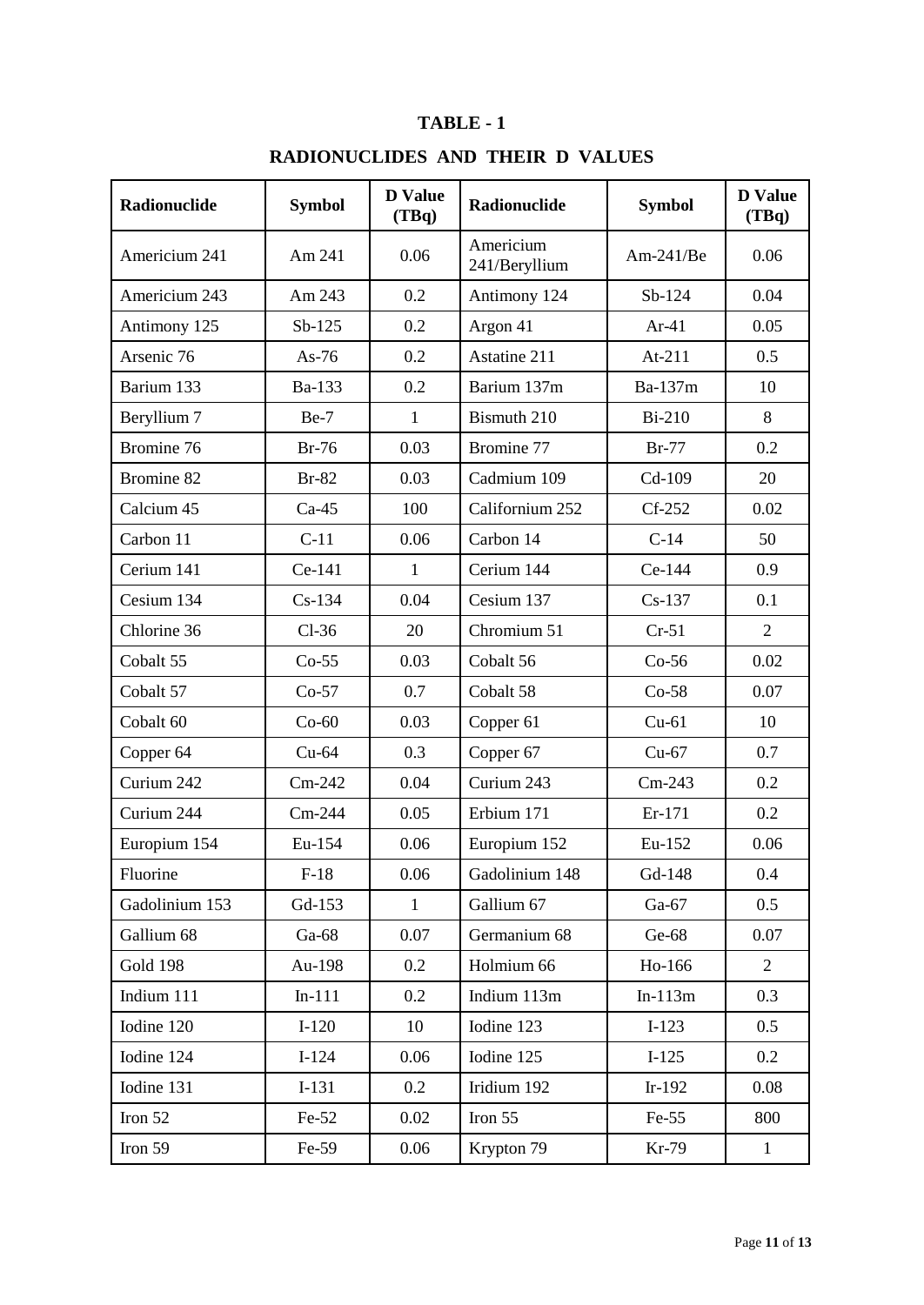| Radionuclide     | <b>Symbol</b> | <b>D</b> Value<br>(TBq) | Radionuclide                | <b>Symbol</b> | <b>D</b> Value<br>(TBq) |
|------------------|---------------|-------------------------|-----------------------------|---------------|-------------------------|
| Krypton 81       | $Kr-81$       | 30                      | Krypton 85                  | $Kr-85$       | 30                      |
| Lanthanum 140    | $La-140$      | 0.03                    | Lead 210                    | Pb-210        | 0.3                     |
| Manganese 52     | $Mn-52$       | 0.02                    | Manganese 54                | $Mn-54$       | 0.08                    |
| Manganese 56     | $Mn-56$       | 0.04                    | Mercury 203                 | Hg-203        | 0.3                     |
| Molybdenum 99    | Mo-99         | 0.3                     | Neptunium 237               | Np-237        | 0.07                    |
| Nickel 59        | $Ni-59$       | 1000                    | Nickel 63                   | $Ni-63$       | 60                      |
| Nitrogen 13      | $N-13$        | 0.06                    | Oxygen 15                   | $O-15$        | 0.06                    |
| Palladium 103    | Pd-103        | 90                      | Phosphorus 32               | $P-32$        | 10                      |
| Phosphorus 33    | $P-33$        | 200                     | Plutonium 238               | Pu-238        | 0.06                    |
| Plutonium 239    | Pu-239        | 0.06                    | Plutonium 239/<br>Beryllium | Pu-239/Be     | 0.06                    |
| Plutonium 240    | $Pu-240$      | 0.06                    | Plutonium 241               | Pu-241        | 3                       |
| Plutonium 242    | Pu-242        | 0.07                    | Polonium 210                | Po-210        | 0.06                    |
| Potassium 42     | $k-42$        | 0.2                     | Promethium 147              | Pm-147        | 40                      |
| Protactinium 231 | Pa-231        | 0.06                    | Radium 224                  | Ra-224        | 0.05                    |
| Radium 226       | Ra-226        | 0.04                    | Radium 228                  | Ra-228        | 0.03                    |
| Rhenium 186      | Re-186        | $\overline{4}$          | Rhenium 188                 | Re-188        | $\mathbf{1}$            |
| Rubidium 81      | $Rb-81$       | 0.1                     | Rubidium 81m                | $Rb-81m$      | 10                      |
| Rubidium 82      | $Rb-82$       | 10                      | Rubidium 82m                | $Rb-82m$      | 10                      |
| Rubidium 84      | <b>Rb-84</b>  | 0.07                    | Rubidium 86                 | <b>Rb-86</b>  | 0.7                     |
| Ruthenium 103    | Ru-103        | 0.1                     | Ruthenium 106               | Ru-106        | 0.3                     |
| Samarium 151     | $Sm-151$      | 500                     | Samarium 153                | $Sm-153$      | $\overline{2}$          |
| Scandium 46      | $Sc-46$       | 0.03                    | Scandium 47                 | $Sc-47$       | 0.7                     |
| Selenium 75      | $Se-75$       | 0.2                     | Silver 110m                 | $Ag-110m$     | 0.02                    |
| Sodium 22        | $Na-22$       | 0.03                    | Sodium 24                   | $Na-24$       | 0.02                    |
| Strontium 83     | $Sr-83$       | $\mathbf{1}$            | Strontium 89                | $Sr-89$       | 20                      |
| Strontium 90     | $Sr-90$       | $\mathbf{1}$            | Tantalum 182                | Ta-182        | 0.06                    |
| Technetium 94    | Tc-94         | $\mathbf{1}$            | Technetium 99m              | $Tc-99m$      | 0.7                     |
| Thallium 201     | $Tl-201$      | $\mathbf{1}$            | Thallium 204                | $Tl-204$      | 20                      |
| Thorium 228      | Th-228        | 0.04                    | Thorium 229                 | Th-299        | 0.01                    |
| Thorium 230      | Th-230        | 0.07                    | Thulium 170                 | $Tm-170$      | 20                      |
| <b>Tin 113</b>   | $Sn-113$      | 0.3                     | Tin 117m                    | $Sn-117m$     | 0.5                     |
| Tin 119m         | $Sn-119m$     | 0.1                     | <b>Tin 121</b>              | $Sn-121$      | 20                      |
| Tin 121m         | $Sn-121m$     | 70                      | Tin 125                     | $Sn-125$      | 0.1                     |